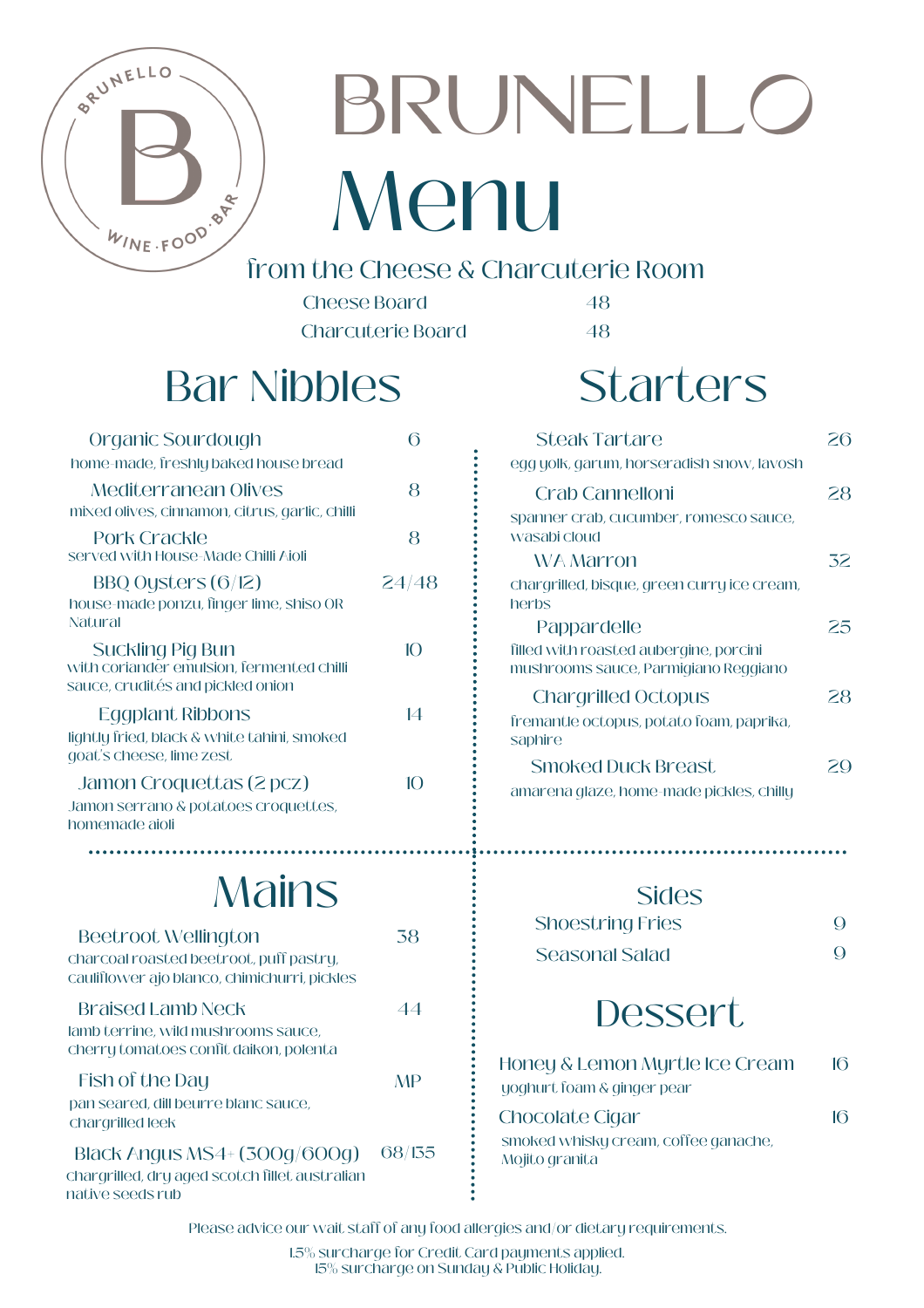

# BRUNELLO Express Exécutive Lunch Menu

#### 1 hour delicious menu, perfect for you lunch break.

59pp

# Starter

Pappardelle filled with roasted aubergine, porcini mushrooms sauce, Parmigiano Reggiano

## **Mains**

Choice of

Fish of the Day pan seared, dill beurre blanc sauce,

chargrilled leek

Braised Lamb Neck

lamb terrine, wild mushrooms sauce, cherry tomatoes confit, daikon,

Beetroot<sup>polenta</sup> (V)

charcoal roasted beetroot, puff pastry, cauliflower ajo blanco, chimichurri, pickles

(All dishes are served with a side of salad or chips )

#### Dessert/Cheeses  $(+\$10)$

Chef selection of the day

Please advice our wait staff of any food allergies and/or dietary requirements.

1.5% surcharge for Credit Card payments applied. 15% surcharge on Sunday & Public Holiday.